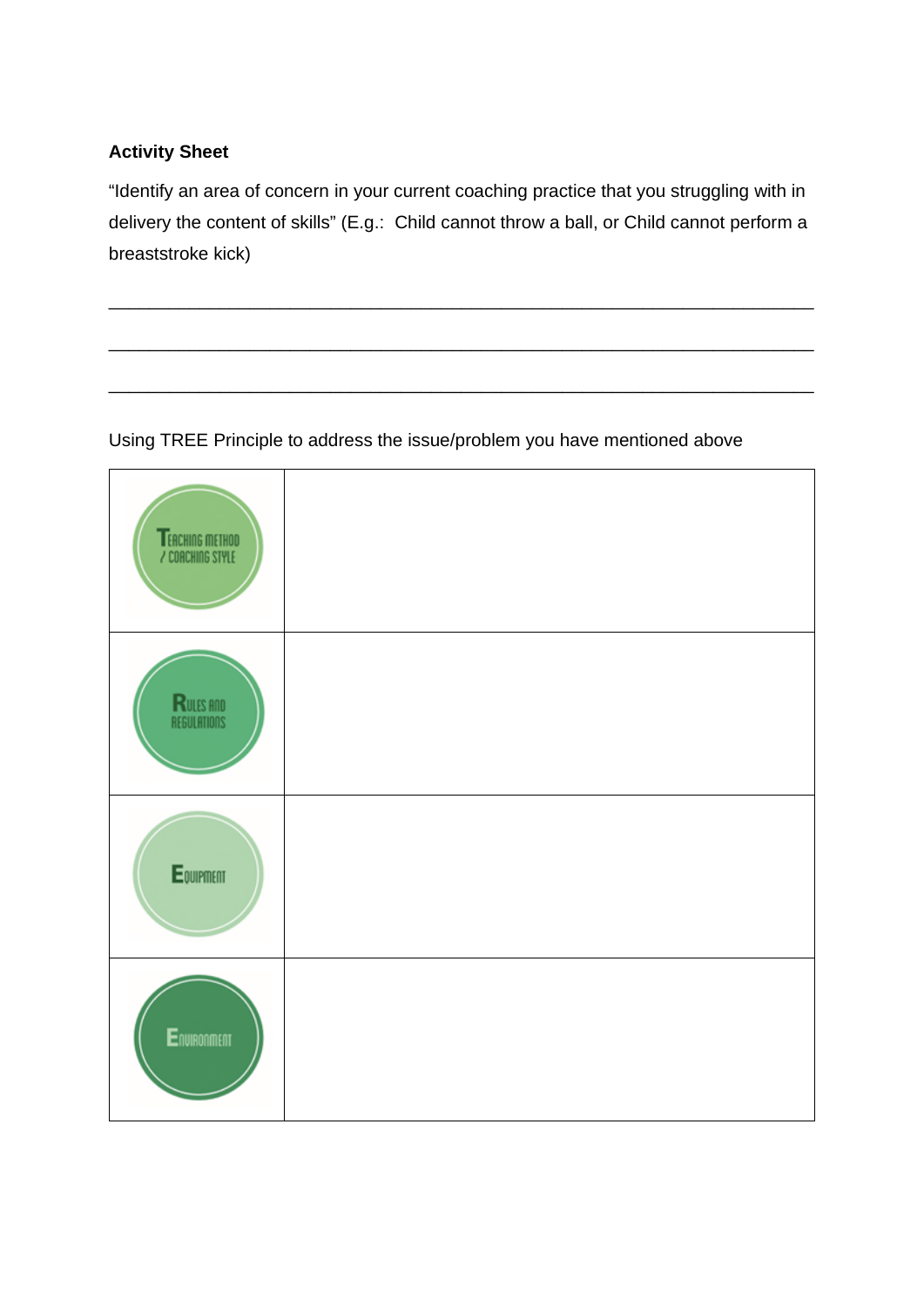# **The TREE Principle**

The Tree Principle is a practical tool designed to support teachers and coaches to adapt and modify an activity to be more inclusive of students with a range of abilities.

The TREE acronym stands for:

| <b>FACHING METHOD</b><br>' COACHING STYLE | Communication and delivery strategies/ideas to assist students<br>achieve success.              |
|-------------------------------------------|-------------------------------------------------------------------------------------------------|
|                                           | Simplifying or changing rules, then re-introduce as skill levels<br>increase.                   |
| Equipment                                 | Using different sizes, shapes, colours, textures and/or weights of<br>equipment                 |
| Environment                               | Varying the length, height, zones, floor, and seating/standing<br>conditions of a playing area. |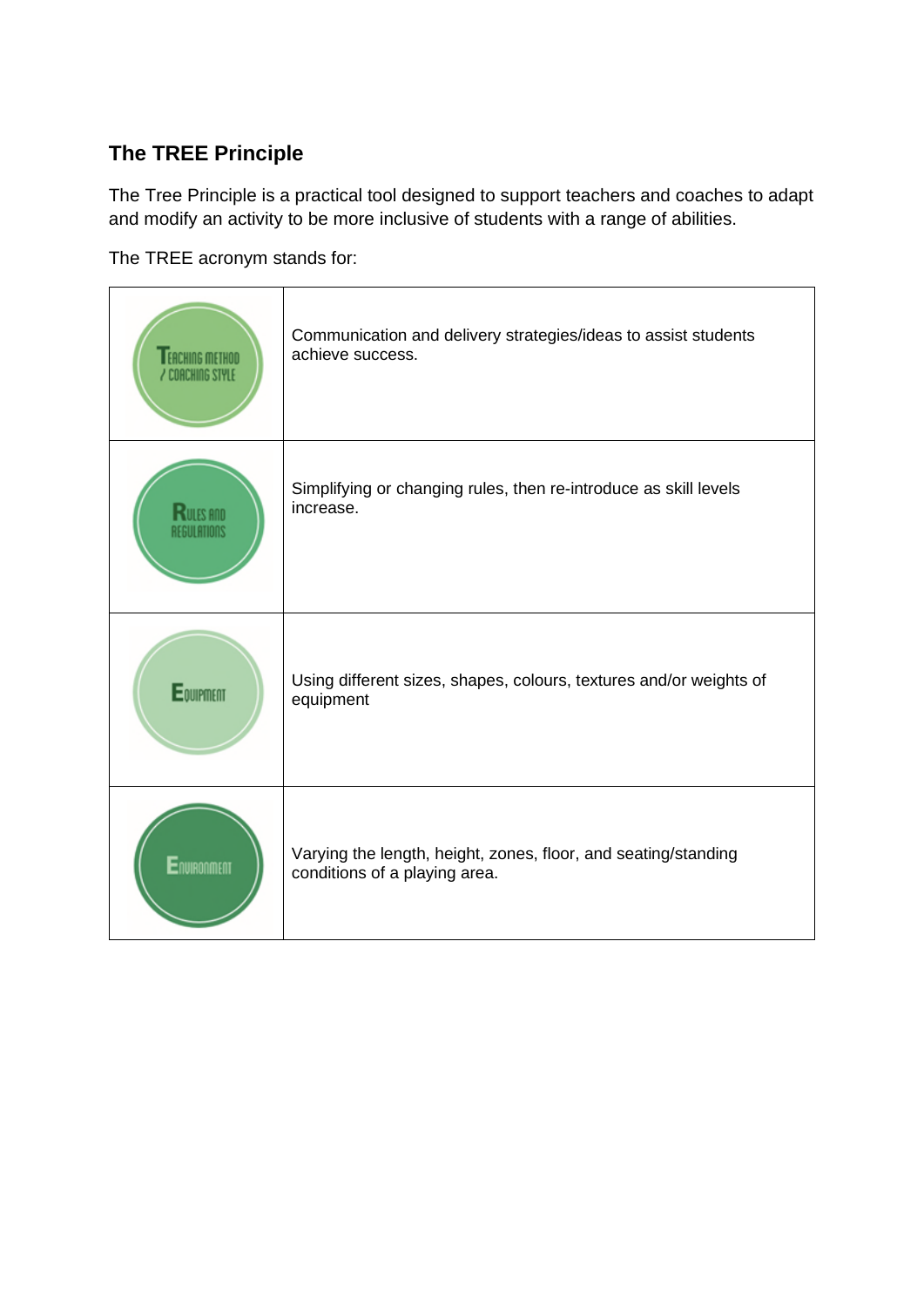# **Teaching Method/Coaching Style**

Teaching method/coaching style refer to the way the game is communicated to the students. The delivery to a group can have a significant impact on how inclusive it is. Using a combination of strategies will help to ensure communication is effective and appropriate. Examples include:

- Keep instructions simple and concise
- Using visual aids, demonstrations and whistles
- Encourage participation, team work and problem solving
- Use questioning to check student understanding

*Beware of your emotion, body language and tone when communicating with your learners. The micro-expression of yours will also affect your relationship between you and your learners. A calm and self-regulated tone in communication will assist the learner to be at ease in any situation such as anxiety during competition or meltdown situation.*

### **Rules**

Some students may have difficulty understanding and following the rules of a game. Rules can be simplified or changed as needed, and then re-introduced as their skill levels increase. To support students you can:

- Begin activities with only few of the rules (easy to remember)
- Gradually introduce the rules (one at a time) once students understand the pattern or flow of the activity
- Try to minimize the time between giving instructions and starting the activity
- Begin teaching the activities in slow-motion e.g. using a slower moving ball or restricting player movements

*Beware of over modifying and compromise the integrity of the games.*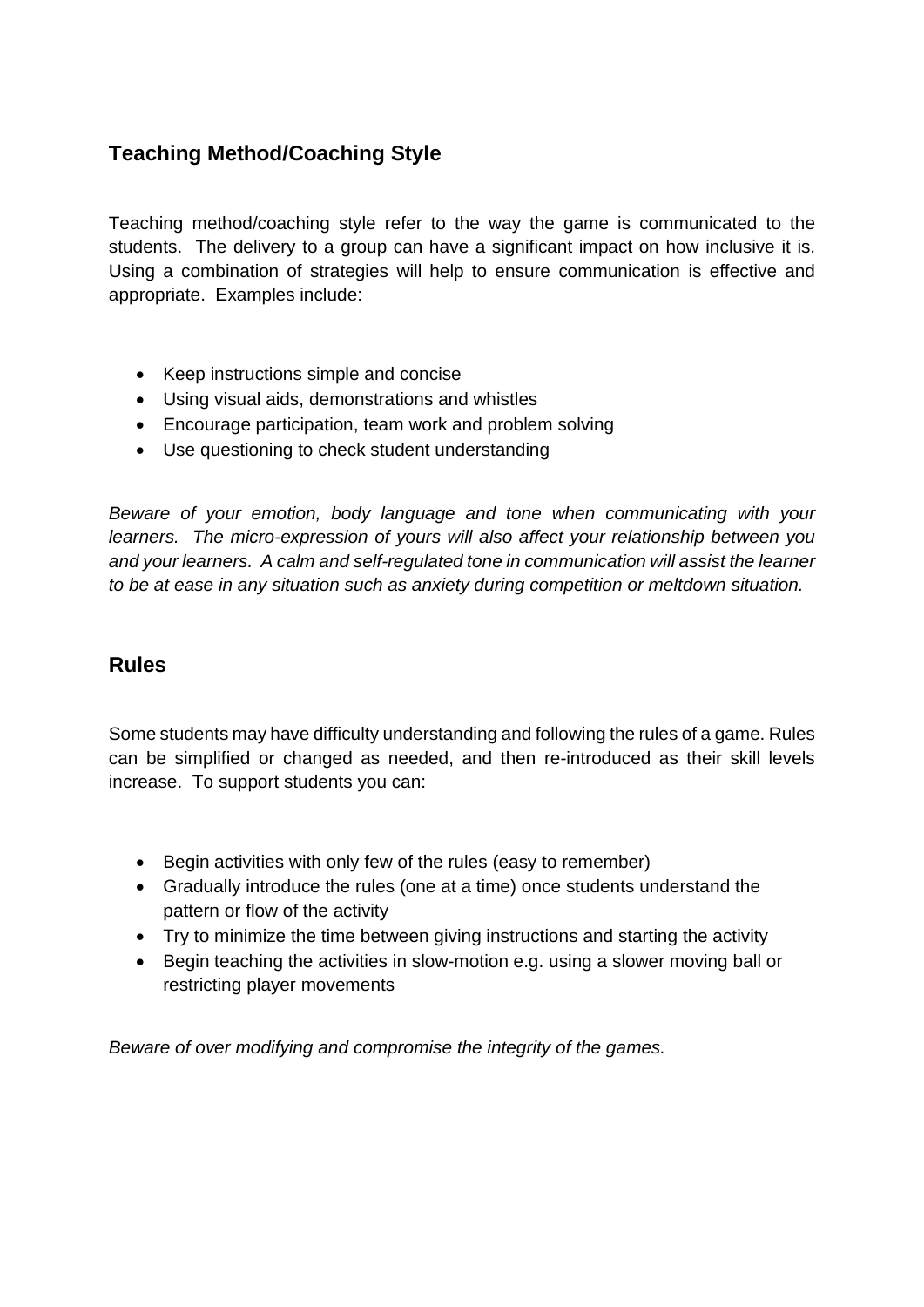## **Equipment**

The appropriate use of equipment (in term of weight, size) according to the individual's ability does increase the success of playing. Some examples include:

| Sport            | Equipment                                                                                                                                           |
|------------------|-----------------------------------------------------------------------------------------------------------------------------------------------------|
| <b>Boccia</b>    | Bean Bag, koosh ball, paper or<br>tape ball                                                                                                         |
| <b>Badminton</b> | Use balloon                                                                                                                                         |
|                  | • Use smaller and lighter racket                                                                                                                    |
| Goalball         | • Basketball wrapped in as plastic<br>bag or balls filled with rice or seed<br>• Using masking tape and string to<br>make tactile lines for players |
| Swimming         | • Swim bar instead of kick board for<br>stability                                                                                                   |

*Be creative and innovative in this area, you can also use technology within this area to increase the participation rate or increase the interest in engaging the learners. Some learners may not be able to hold onto the equipment, you may have to modify by adding some kind of securing device of the equipment to their hand(s).*

### **Environment**

When planning activities, remember to consider whether or not the playing area is suitable for the mobility levels of all students. It is important to ensure:

- The floor surface allows smooth running of wheelchair or other mobility aids
- Benches or chairs are located at specific areas and can be used by students who have difficulty standing for extended periods
- Students that experience difficulty standing or walking can participate in activities from the floor e.g. from a sitting, kneeling, or side-lying position
- You create playing areas that have more space to negotiate tasks and make them achievable e.g. increase the size of the goals to improve the chances of scoring

*Consider the use of space to assist in correcting technique or skill you want to achieve for your learners within the sports.*

#### **Source: Australian Sports Commission, Disability Education Program**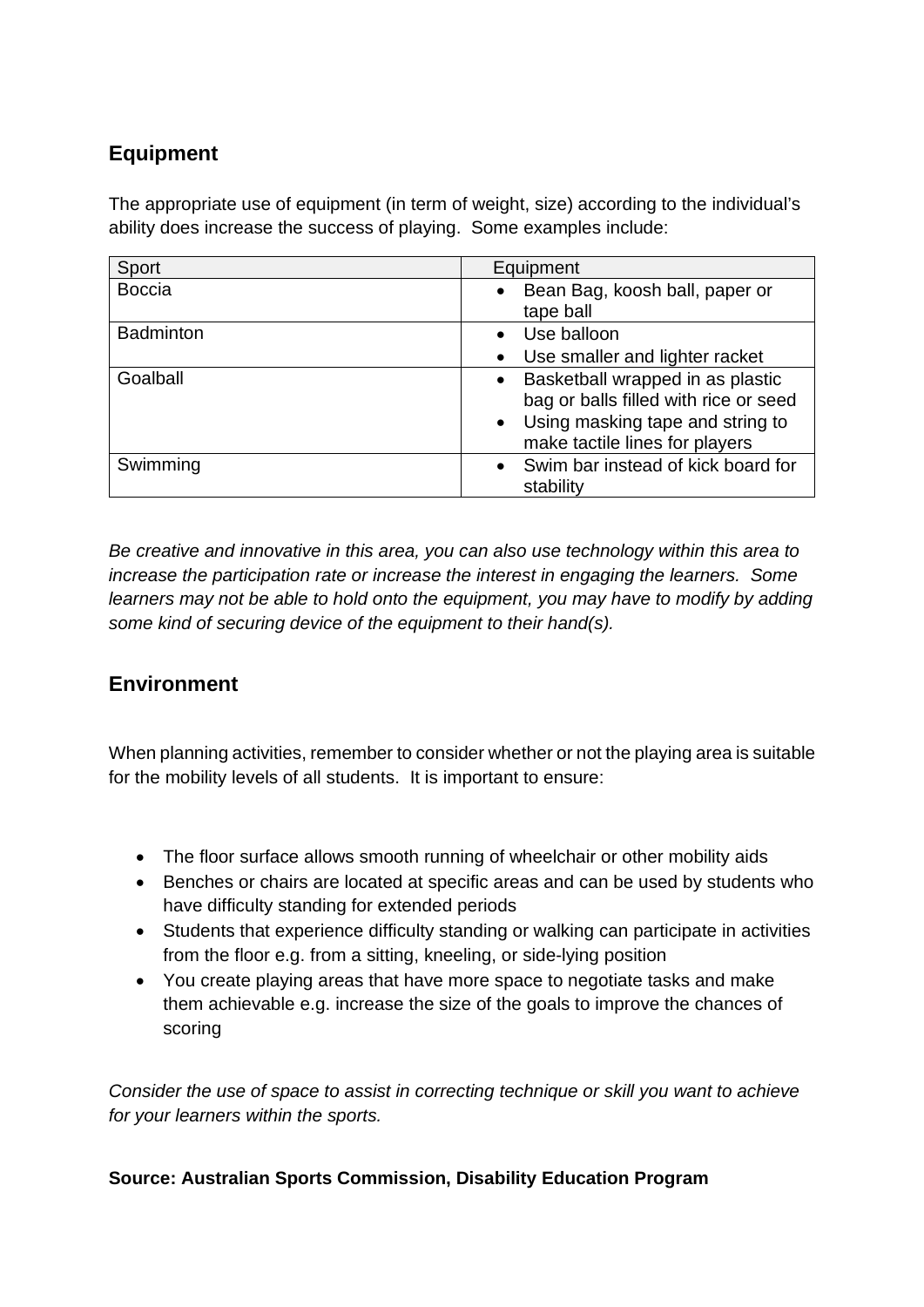

 $\overline{\phantom{a}}$